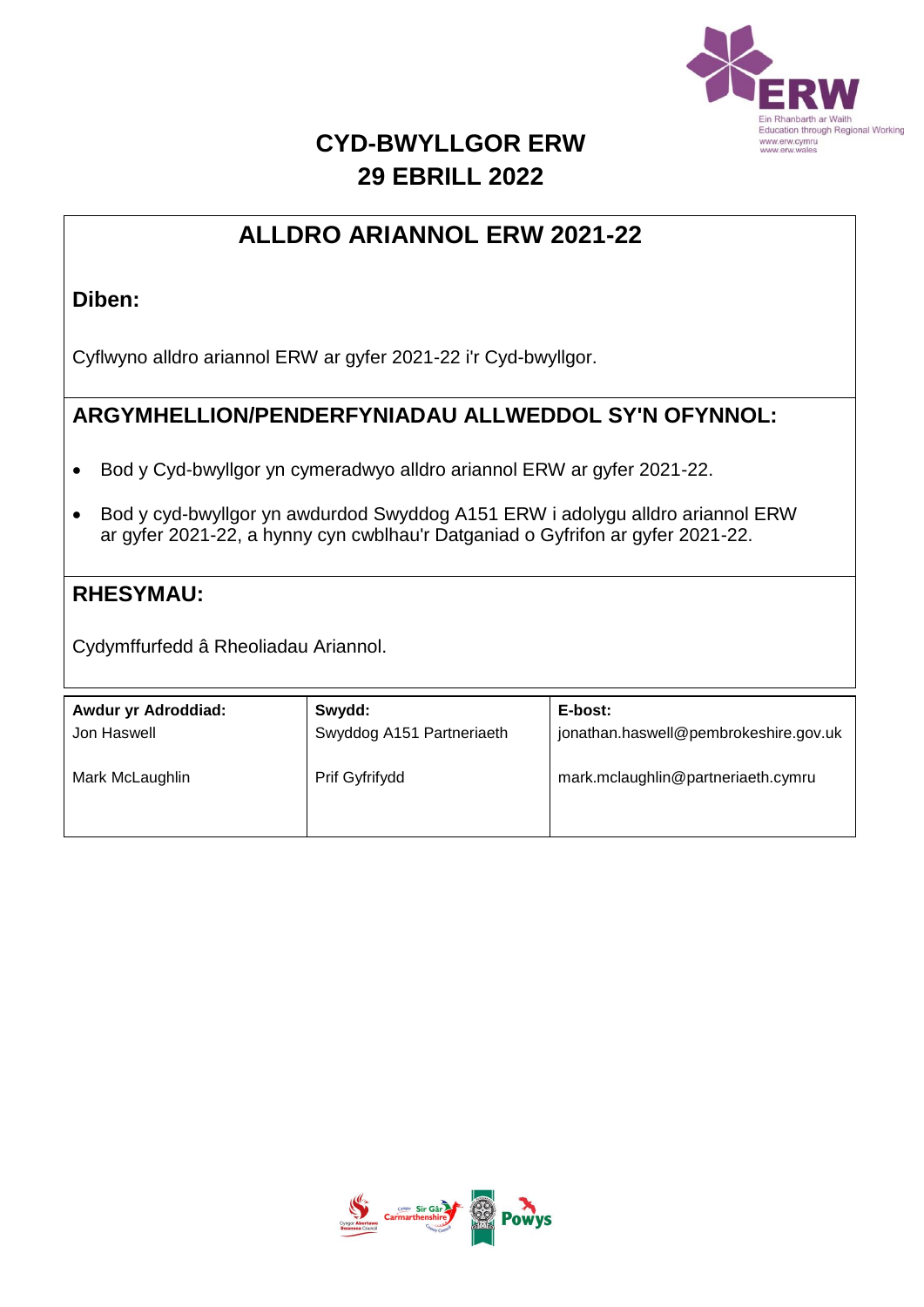# **EXECUTIVE SUMMARY ERW JOINT COMMITTEE 29 APRIL 2022**

## **ERW FINANCIAL OUTTURN 2021-22**

### **BRIEF SUMMARY OF PURPOSE OF REPORT**

To present the Joint Committee with the ERW financial outturn for 2021-22.

Approval of the ERW financial outturn for 2021-22 will enable completion of the ERW Statement of Accounts for 2021-22, auditing of the Statement of Accounts by Audit Wales, review and approval of the Statement of Accounts by the Joint Committee and finally the cessation of ERW and distribution of any balances or recovery of costs from Local Authorities in accordance with the ERW Joint Agreement.

**DETAILED REPORT ATTACHED? YES**

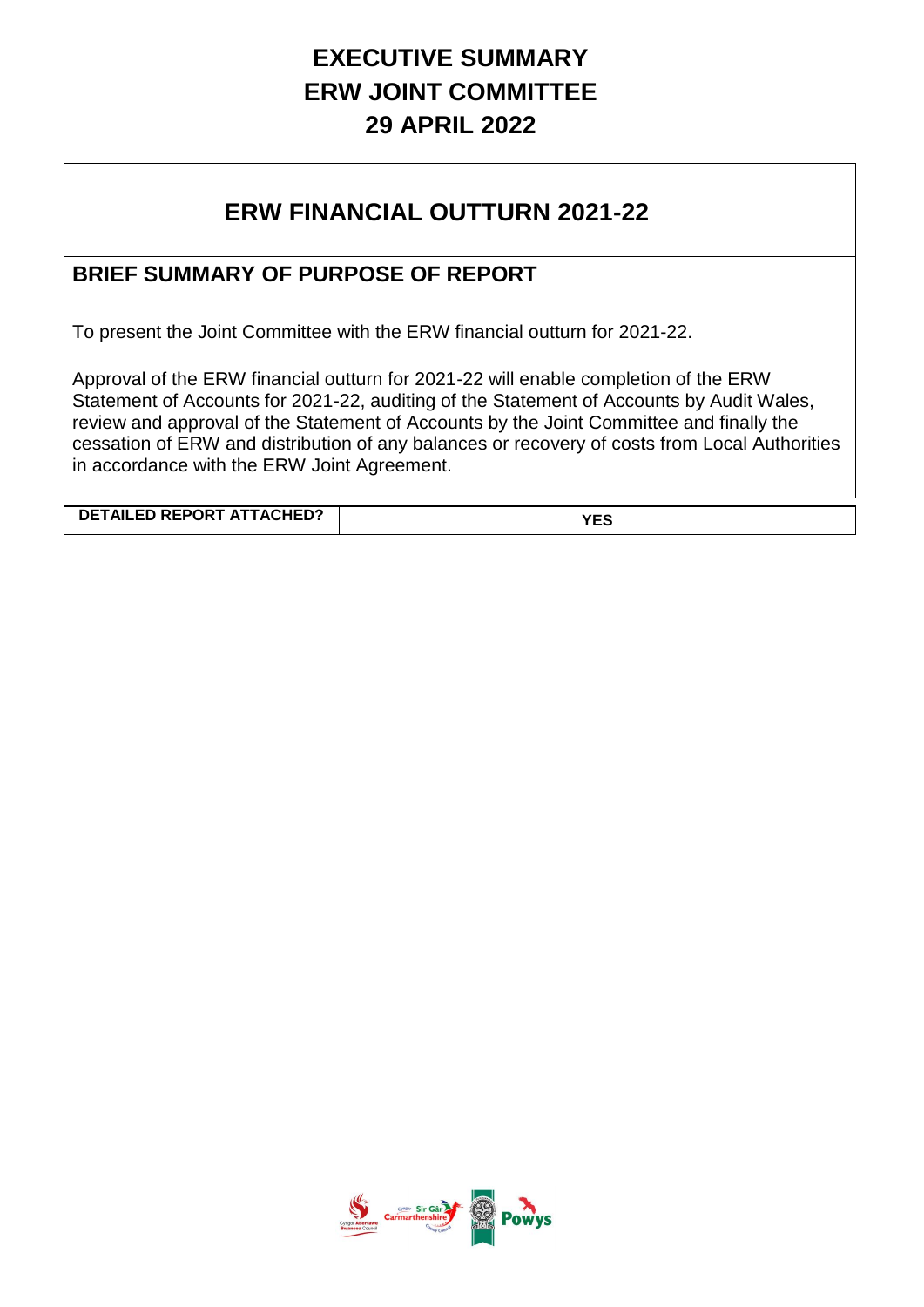# **IMPLICATIONS**

|                   | Policy, Crime &                                                                                                                                                                                                                                                                           | Legal                               | Finance    | <b>Risk Management Issues</b> | <b>Staffing Implications</b> |  |  |  |  |
|-------------------|-------------------------------------------------------------------------------------------------------------------------------------------------------------------------------------------------------------------------------------------------------------------------------------------|-------------------------------------|------------|-------------------------------|------------------------------|--|--|--|--|
| Disorder and      |                                                                                                                                                                                                                                                                                           |                                     |            |                               |                              |  |  |  |  |
| <b>Equalities</b> |                                                                                                                                                                                                                                                                                           |                                     |            |                               |                              |  |  |  |  |
| <b>NONE</b>       |                                                                                                                                                                                                                                                                                           | <b>YES</b>                          | <b>YES</b> | <b>YES</b>                    | <b>YES</b>                   |  |  |  |  |
|                   | 1. Legal                                                                                                                                                                                                                                                                                  |                                     |            |                               |                              |  |  |  |  |
|                   | It is anticipated that the costs of any redundancies from the cessation of ERW will be met<br>from ERW reserve or EWC balances, however, should there be insufficient balances, the<br>costs would have to be funded by Local Authorities in accordance with the ERW Joint<br>Agreement.  |                                     |            |                               |                              |  |  |  |  |
|                   | Should there be any ERW reserve or EWC balances remaining at the cessation of ERW,<br>these will have to be distributed in accordance with the ERW Joint Agreement.                                                                                                                       |                                     |            |                               |                              |  |  |  |  |
|                   | 2. Finance                                                                                                                                                                                                                                                                                |                                     |            |                               |                              |  |  |  |  |
|                   |                                                                                                                                                                                                                                                                                           | As outlined in the detailed report. |            |                               |                              |  |  |  |  |
|                   |                                                                                                                                                                                                                                                                                           |                                     |            |                               |                              |  |  |  |  |
|                   | It is anticipated that the costs of any redundancies from the cessation of ERW will be met<br>from ERW reserve or EWC balances, however, should there be insufficient balances, the<br>costs would have to be funded by Local Authorities in accordance with the ERW Joint<br>Agreement.  |                                     |            |                               |                              |  |  |  |  |
|                   | Should there be any ERW reserve or EWC balances remaining at the cessation of ERW,<br>these will have to be distributed in accordance with the ERW Joint Agreement.                                                                                                                       |                                     |            |                               |                              |  |  |  |  |
|                   |                                                                                                                                                                                                                                                                                           | 3. Risk Management Issues           |            |                               |                              |  |  |  |  |
|                   |                                                                                                                                                                                                                                                                                           | As outlined in the detailed report. |            |                               |                              |  |  |  |  |
|                   |                                                                                                                                                                                                                                                                                           |                                     |            |                               |                              |  |  |  |  |
|                   | 4. Staffing Issues                                                                                                                                                                                                                                                                        |                                     |            |                               |                              |  |  |  |  |
|                   |                                                                                                                                                                                                                                                                                           |                                     |            |                               |                              |  |  |  |  |
|                   | It is anticipated that the costs of any redundancies from the cessation of ERW will be met<br>from ERW reserves or EWC balances, however, should there be insufficient balances, the<br>costs would have to be funded by Local Authorities in accordance with the ERW Joint<br>Agreement. |                                     |            |                               |                              |  |  |  |  |

# **CONSULTATIONS**

N/A

| Section 100D Local Government Act, 1972 - Access to Information<br>List of Background Papers used in the preparation of this report: |                 |                                             |  |  |  |  |
|--------------------------------------------------------------------------------------------------------------------------------------|-----------------|---------------------------------------------|--|--|--|--|
| THESE ARE DETAILED BELOW                                                                                                             |                 |                                             |  |  |  |  |
| <b>Title of Document</b>                                                                                                             | <b>File Ref</b> | Locations that the papers are available for |  |  |  |  |
|                                                                                                                                      | No.             | public inspection                           |  |  |  |  |
| N/A                                                                                                                                  | N/A             | N/A                                         |  |  |  |  |